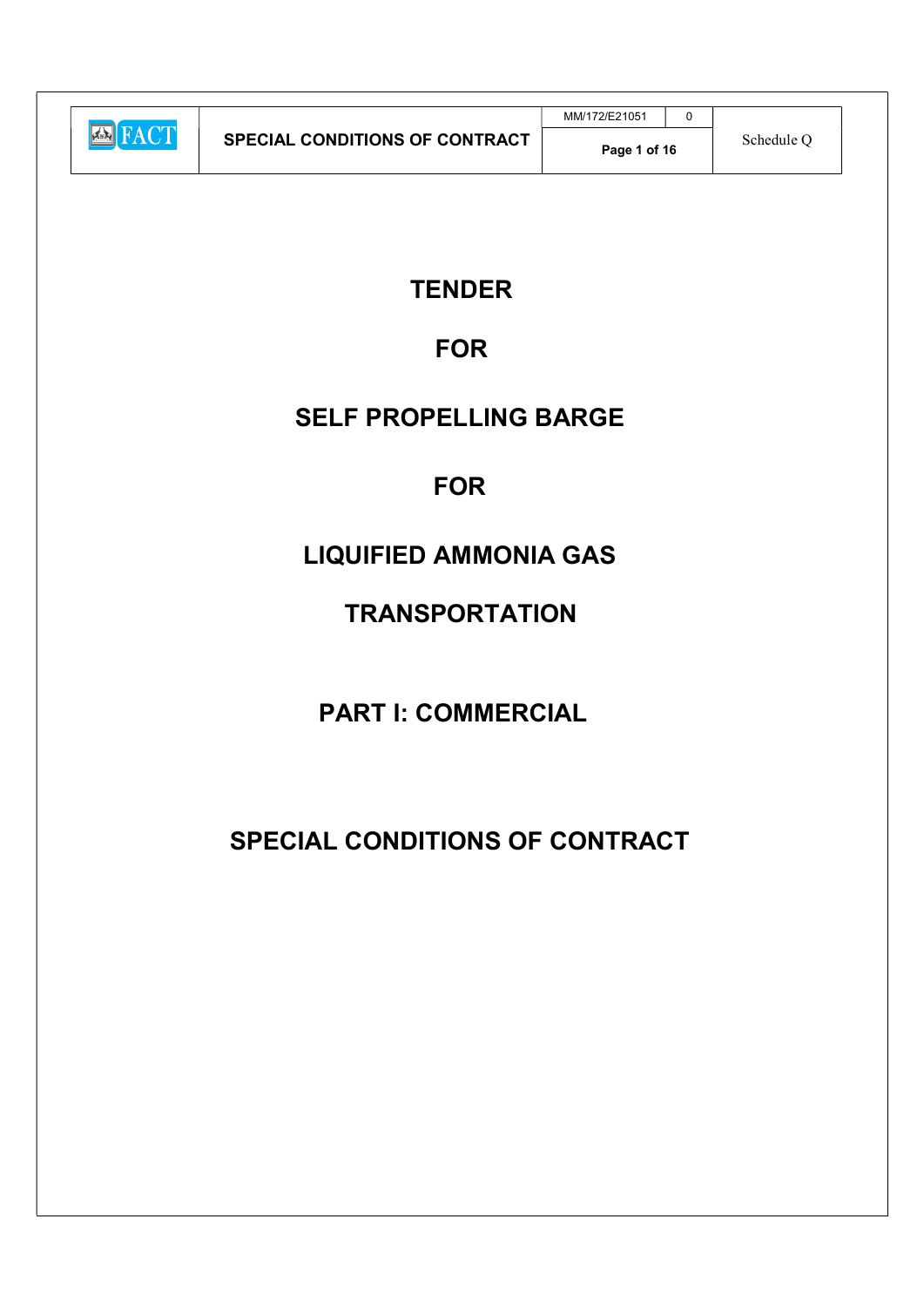MM/172/E21051 0

# CONTENT

| SL.NO. | <b>DESCRIPTION</b>                                     |  |  |  |
|--------|--------------------------------------------------------|--|--|--|
| 1.0    | <b>GENERAL</b>                                         |  |  |  |
| 2.0    | <b>DEFINITIONS</b>                                     |  |  |  |
| 3.0    | <b>BARGE SPECIFICATION DETAILS</b>                     |  |  |  |
| 4.0    | <b>CONTRACTOR'S OBLIGATIONS</b>                        |  |  |  |
| 5.0    | <b>INSPECTION &amp; TESTING</b>                        |  |  |  |
| 6.0    | ASSISTANCE IN OBTAINING CLASS APPROVALS                |  |  |  |
| 7.0    | <b>LIST OF MAKERS</b>                                  |  |  |  |
| 8.0    | <b>DOCUMENTATION</b>                                   |  |  |  |
| 9.0    | <b>TIME OF COMPLETION</b>                              |  |  |  |
| 10.0   | <b>SECURITY DEPOSIT</b>                                |  |  |  |
| 11.0   | <b>GOVERNMENT CLEARANCES, PERMITS AND CERTIFICATES</b> |  |  |  |
| 12.0   | <b>CHANGES IN WORK/CHANGE ORDER</b>                    |  |  |  |
| 13.0   | <b>TRAINING OF OWNER'S PERSONNEL</b>                   |  |  |  |
| 14.0   | <b>MODE OF CONTRACTING</b>                             |  |  |  |
| 15.0   | <b>TERMS OF PAYMENT</b>                                |  |  |  |
| 16.0   | <b>MOBILISATION ADVANCE</b>                            |  |  |  |
| 17.0   | <b>BILLING SCHEDULE</b>                                |  |  |  |
| 18.0   | <b>LIABILITY FOR DEFECTS</b>                           |  |  |  |
| 19.0   | <b>PRICE REDUCTION FOR DELAY</b>                       |  |  |  |
| 20.0   | <b>INCENTIVE FOR EARLY COMPLETION</b>                  |  |  |  |
| 21.0   | <b>GOVERNMENT OF INDIA NOT LIABLE</b>                  |  |  |  |
| 22.0   | SETTLEMENT OF DISPUTES AND ARBITRATION                 |  |  |  |
| 23.0   | <b>CONCESSIONAL RATE OF CUSTOMS DUTY</b>               |  |  |  |
| 24.0   | <b>RISK COVERAGE</b>                                   |  |  |  |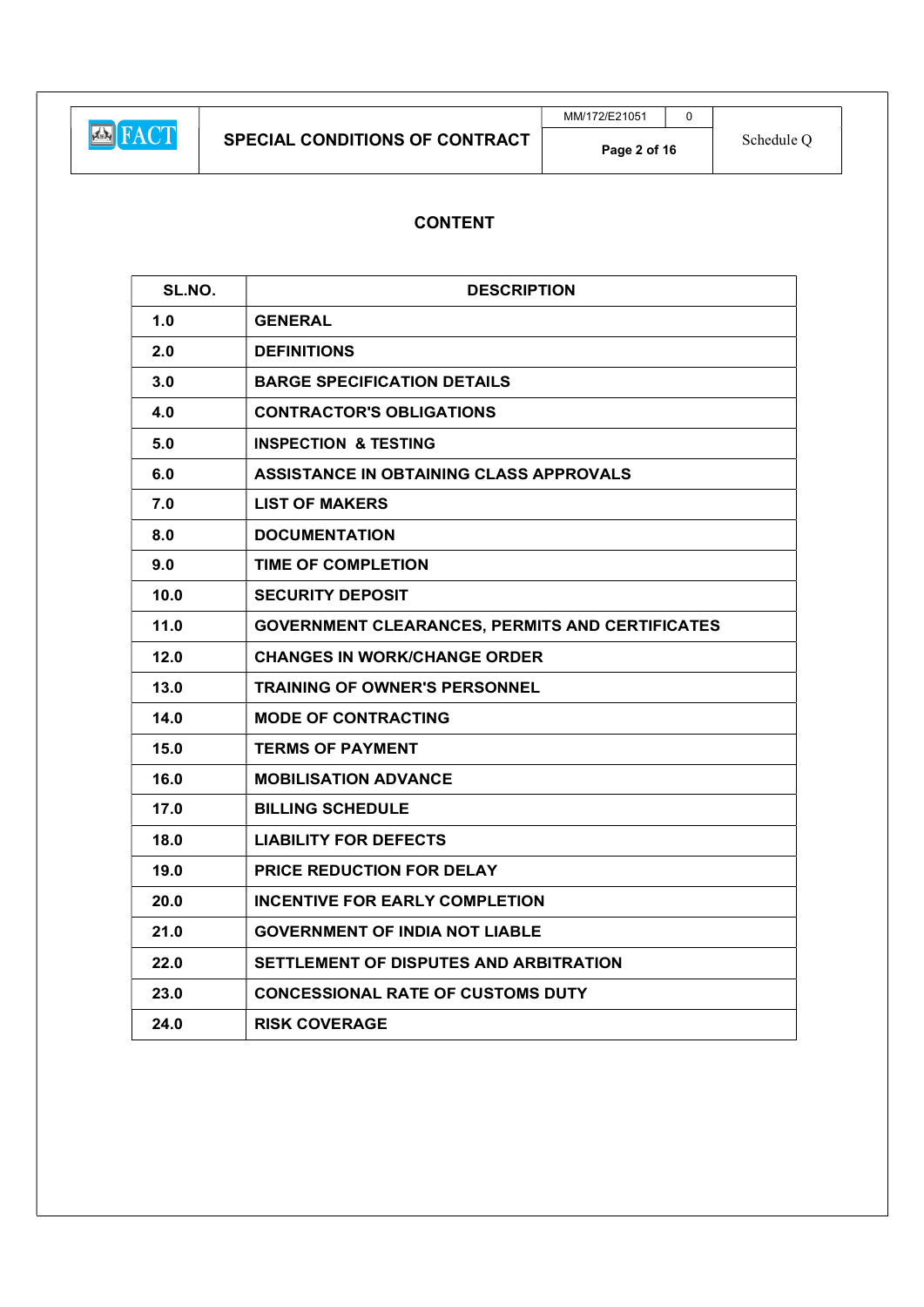**E** FACT

### 1.0 GENERAL

- 1.1 The SPECIAL CONDITIONS OF CONTRACT shall be read in conjunction with the GENERAL CONDITIONS OF CONTRACT, SPECIFICATIONS OF WORK, DRAWINGS and any other document forming part of this CONTRACT wherever the context so requires.
- 1.2 Where any portion of the GENERAL CONDITIONS OF CONTRACT is repugnant to or at variance with any other provisions of the SPECIAL CONDITIONS OF CONTRACT, then unless a different intension appears, the SPECIAL CONDITIONS OF CONTRACT shall be deemed to over-ride the provisions of GENERAL CONDITIONS OF CONTRACT and shall prevail to the extent of such repugnancy or variations.
- 1.3 In case of an irreconcilable contradiction in the Commercial Terms and Conditions/ Technical Requirements or technical specifications between Applicable Codes & Standards, GENERAL CONDITIONS OF CONTRACT, SPECIAL CONDITIONS OF CONTRACT, and or Agreed Deviations to the extent that the two provisions cannot coexist or be read together to satisfy both or all, the following order of precedence shall prevail:
	- 1) Contract Agreement
	- 2) Agreed Deviations
	- 3) Applicable Codes & Standards
	- 4) Special Conditions of Contract
	- 5) General Conditions of Contract
	- 6) Technical Documents
- 1.4 The Fertilisers and Chemicals Travancore Limited (FACT) hereinafter also referred to as "OWNER" is a Government of India Public Sector undertaking involved in the manufacture and marketing of nitrogenous, phosphatic and potassic fertilizers as well as a variety of industrial chemical products. The company has presently two manufacturing units, one at FACT-CD, Ambalamedu and the other at FACT-UC, Udyogamandal. In addition to the two manufacturing units, FACT has a Petro chemical unit for production of Caprolactum at FACT Udyogamandal, the consultancy unit FACT Engineering and Design Organization-FEDO at Udyogamandal and the fabrication division FACT Engineering Works-FEW at Palluruthy & the Marketing Division, all located in the state of Kerala.
- **1.5** FACT intends to procure a self-propelled barge for transporting Liquefied Ammonia Gas (LAG) through Udyogamandal canal and Champakkara canal (of National Waterway No. 3 maintained by IWAI), using bullets of suitable capacity mounted on the barge. Four (04) bullets are envisaged; the aggregate capacity of the bullets shall be 350 MT of LAG per trip.
- **1.6** FACT has assigned the Project Management Consultancy (PMC) works to its own Engineering Division – The FACT Engineering and Design Organisation (herein after referred to as FEDO).
- 1.7 The present NIT specifies the requirements for selection of an Contractor for design, detailed engineering, procurement, third party inspection, fabrication, and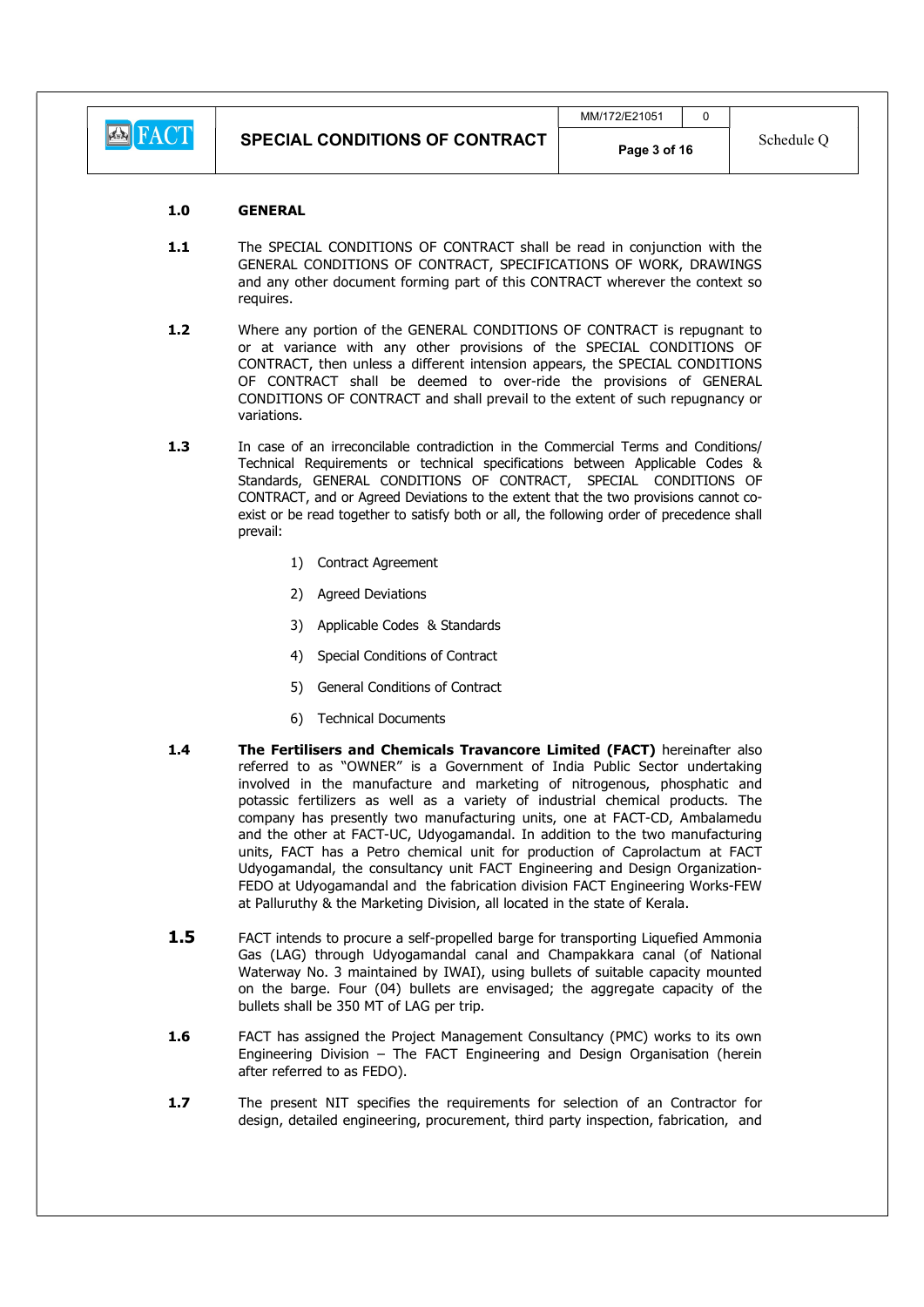

supply a self-propelled barge for transporting Liquefied Ammonia Gas (LAG) through Udyogamandal canal and Champakkara canal (of National Waterway No. 3 maintained by IWAI), using bullets of suitable capacity mounted on the barge. Four (04) bullets are envisaged; the aggregate capacity of the bullets shall be approximately 350 MT of LAG per trip. The 4 nos. bullets and its associated piping and valves will be supplied by FEW to contractor's yard. No materials other than the bullets and piping and valves shall be supplied to contractor by FEW.

1.8 Time is the essence of the CONTRACT.

# 2.0 DEFINITIONS

The following definitions are applicable to this TPS

- 2.1 The term "Owner" shall mean the owner of the barge, i.e. FACT (Cochin Division).
- 2.2 The term "Builder" shall mean the agency entrusted by the Owner with the responsibility of barge-bullet manufacture, i.e. FEW. The term Builder and FEW has been used interchangeably throughout this specification.
- 2.3 The term "Contractor" shall mean the person(s)/firm, or company with whom the contract has been entered into by the Builder.
- 2.4 The term "Maker" shall mean the person(s)/firm, or company from whom bought- out items such as Pipes, Valves, Main Engine, Gear Box, MV Switch board, etc are procured by the Contractor.
- 2.5 The term "Bidder" shall mean the person(s)/firm, or company who offer(s) a bid/tender/quotation duly signed in response to invitation to tender issued by the Builder.
- 2.6 FACT Engineering and Design Organisation (FEDO), the technical consultant appointed by the Owner.
- 2.7 Department of Ship Technology, CUSAT, the technical consultant appointed by the Builder.
- 2.8 Certification Agency is the Statutory/Classification Society responsible for the inspection and certification of the barge (an IACS approved society, e.g. IRS). The Contractor shall arrange for all stage-wise inspections and testing as required by the Classification Society rules. Selection of agency for stage-wise/final inspection/approval during fabrication by Classification Society and their Fees payment shall be borne by **FFW**

### 3.0 BARGE SPECIFICATION & DETAILS

Shall be as per attached Technical Specifications.

# 4.0 CONTRACTOR'S OBLIGATIONS

#### 4.1.0 General Responsibility

**4.1.1** The CONTRACTOR acknowledges that CONTRACTOR'S obligation hereunder, notwithstanding anything to the contrary contained herein, is to provide OWNER with fully operational BARGE, complete in all respects under and in accordance with the provision of CONTRACT, within the stipulated time and for the purpose designated herein by OWNER,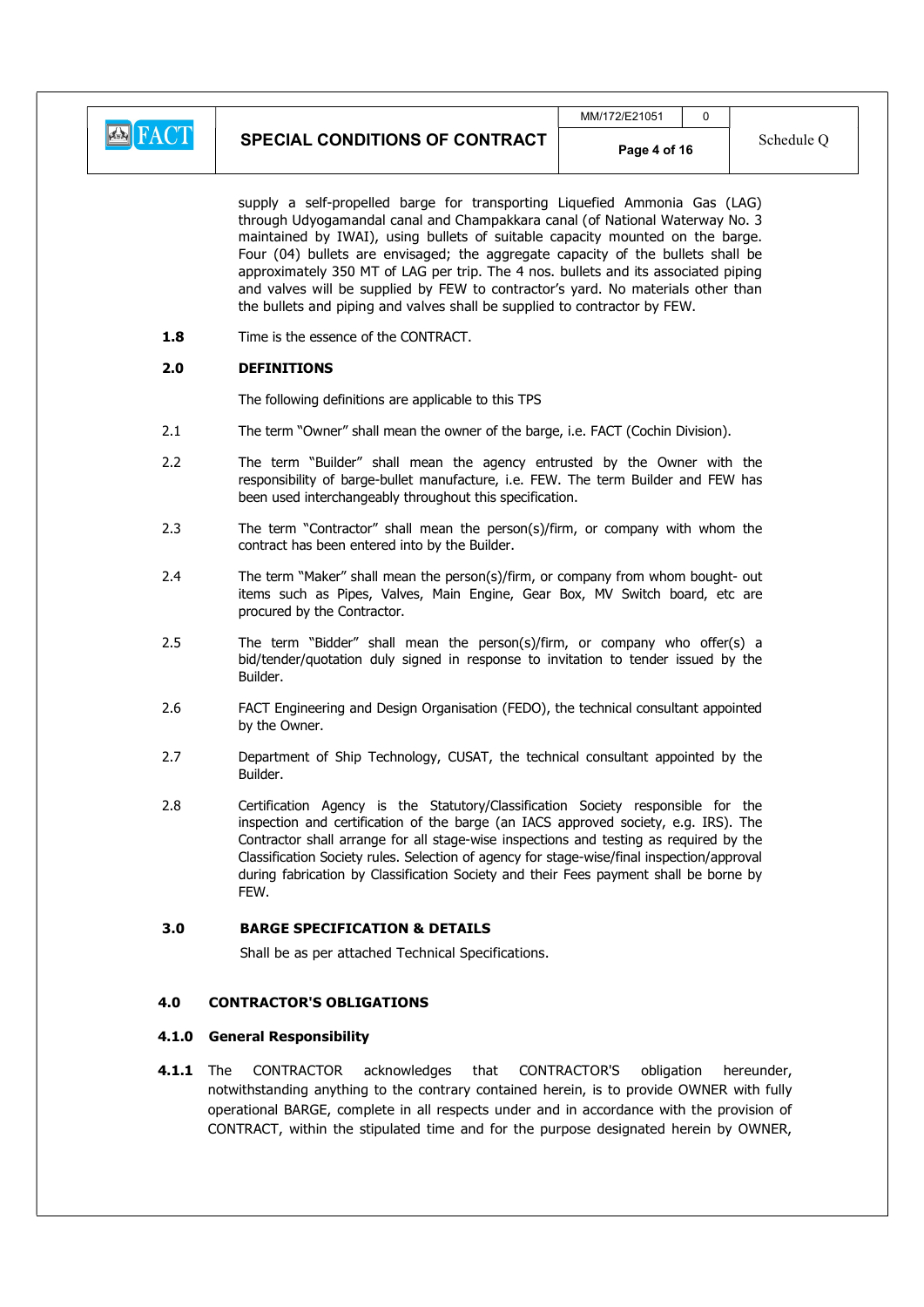

and to do, furnish and provide everything necessary in connection therewith. Time is the essence of the contract. Time and Cost overrun in respect of the work shall not be entertained.

Without prejudice to the foregoing and except as otherwise expressly set forth in the CONTRACT as within the scope of OWNER's obligations under the CONTRACT, the CONTRACTOR shall perform or cause to be performed all WORK and services required in connection with the design, engineering, supply of equipment, procurement (including, without limitation, all transportation services in connection therewith), construction, erection, start up, pre-commissioning, commissioning, sustain load test, testing including conducting of Performance Tests and other work and services up to the FINAL ACCEPTANCE by the OWNER/FEDO and in connection therewith provide all materials, equipment, machinery, tools, labour, transportation, administration and other services and items required to complete the PLANT in all respects up to the FINAL ACCEPTANCE and having the performance as guaranteed under the CONTRACT by the CONTRACTOR on a total, fixed price basis in accordance with this CONTRACT. The WORK shall, without prejudice to the generality of the foregoing or those enumerated in Clause 4.2.0 include but not be limited to the following:

- (a) All engineering and design services including necessary investigation required for a completely engineered BARGE including necessary documentation;
- (b) Provision of all equipment, systems, materials, processes, CONTRACTOR's EQUIPMENT, temporary works and all other items, whether of a temporary or permanent nature including those required for the design, erection, completion commissioning, conducting of PERFORMANCE AND GUARANTEE TESTS and remedying of DEFECTS during DEFECTS LIABILITY PERIOD and
- (c) Rectification of defects during DEFECTS LIABILITY PERIOD.
- 4.1.2 CONTRACTOR shall provide services, in accordance with good engineering practice. CONTRACTOR shall provide services of engineers, designers, draftsmen, buyers, inspectors, expediters and other persons required for the performance of WORK pursuant to CONTRACT.
- 4.1.3 In the event that there is any item of EQUIPMENT or WORK of the type provided for in CONTRACT, which is not specifically mentioned in the specifications or drawings set out in FINAL PROPOSAL, but which is necessary (even though not mentioned in CONTRACT) for normal, safe and continuous operation, based on mutual agreement between OWNER and CONTRACTOR, CONTRACTOR shall include such item of EQUIPMENT in the design and perform such items of WORK, for such EQUIPMENT or WORK free of cost to OWNER as if the same had been originally included in its Scope of Work/FINAL PROPOSAL.
- 4.1.4 Subject to prior consent of OWNER, CONTRACTOR may make use of the services of SUB-CONTRACTOR/ VENDOR (previously approved in writing by the OWNER) in accordance with the provisions in CONTRACT provided, however, the CONTRACTOR shall remain responsible and liable for the work done by such SUB-CONTRACTOR/Vendor.
- 4.1.5 The CONTRACTOR shall be responsible for obtaining necessary approvals which are to be issued in the OWNER's name from the various statutory authorities.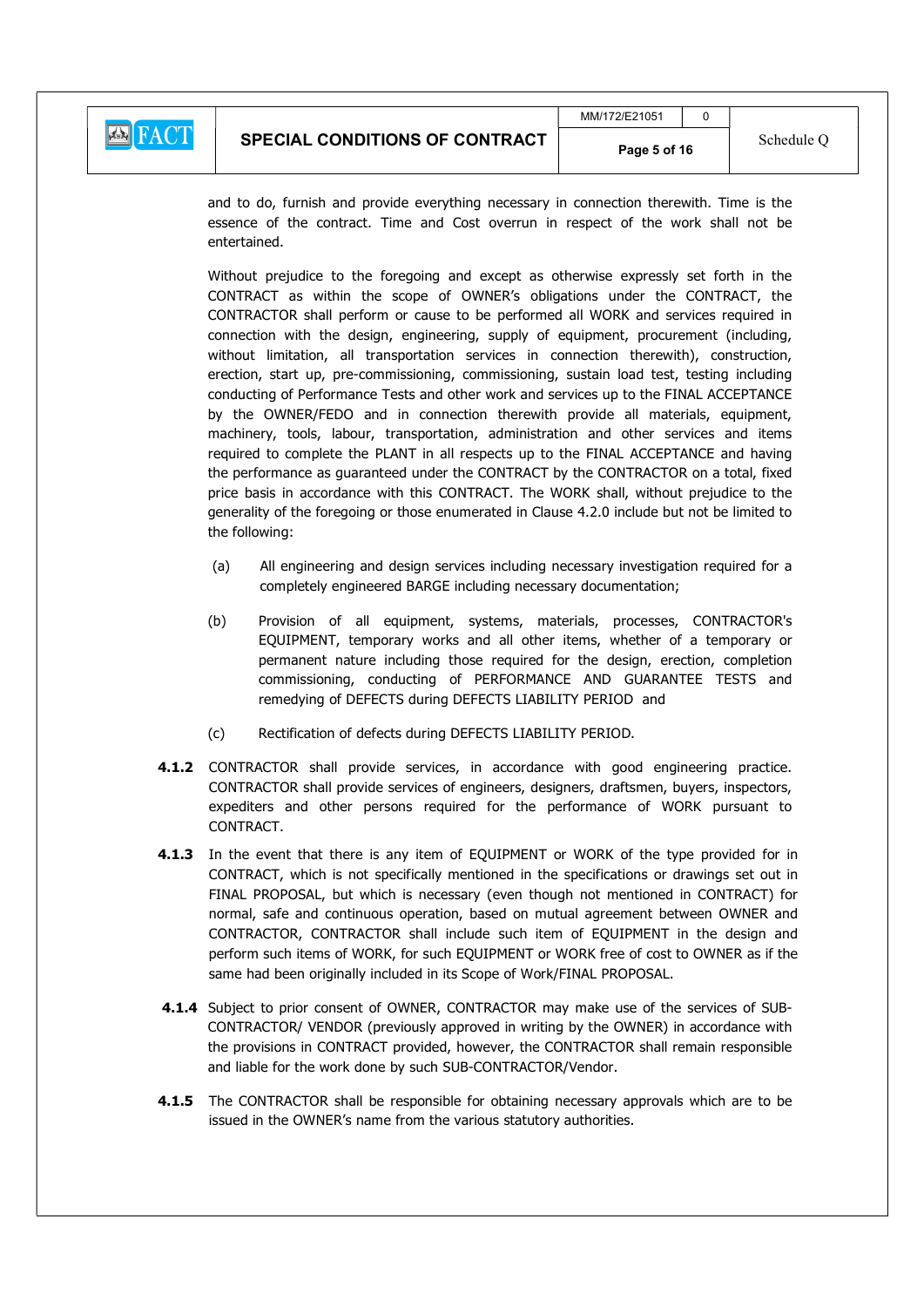

- 4.1.6 The CONTRACTOR shall provide full technical assistance including follow-up to OWNER for obtaining the necessary approvals to be issued in the name of OWNER from the various statutory authorities.
- 4.1.7 The CONTRACTOR shall furnish Security Deposit / Contract Performance Bond as per the enclosed format in line with the provisions of GENERAL CONDITIONS OF THE CONTRACT.
- 4.1.8 The enumeration in subsequent Clauses of SPECIAL CONDITIONS OF CONTRACT, in GENERAL CONDITIONS OF CONTRACT and other documents of CONTRACT shall not in any manner limit the general scope of obligations and responsibilities of designing, engineering, procurement, supply, construction, commissioning and proving the performance guarantees of PLANT within the scope of CONTRACT.

### 4.2.0 CONTRACTOR's Scope of Work

4.2.1 Contractor shall provide and be responsible for the tasks specified in this Clause under the

Following heads and conforming to PART II-TECHNICAL of the Tender.

- 4.2.2 The Scope of work includes Detailed Design & Engineering, Fabrication, mounting of Bullets, Installation of piping, Application of cold insulation, Launching, Testing, Commissioning, sea trials and Delivery of a self-propelled Barge (excluding Fabrication of Bullets) under classification of IACS Society for the transportation of LAG (Liquefied Ammonia Gas) as per the tender documents attached.
- 4.2.3 Procurement of plates, structural, engines, gearbox etc. for barge construction are under the contractor's scope. The four numbers of bullets with a combined capacity of 350 MT and its associated piping will be supplied by FEW to the contractor for mounting against BG.
- 4.2.4 The entire work of construction of the barge is to be carried out at contractor's facility/yard.
- 4.2.5 All the works covered in this tender shall be carried out as per specifications, applicable drawings, codes and standards given in the tender and as per the QAP for supply of materials and site work. The scope of work covered by this tender shall be in general as below, without being limited to the same.
- 4.2.6 Preparation of detailed design, construction drawings and BOM. All drawings & design calculations shall be appraised by CUSAT prior to submission for Classification Society approvals.
- 4.2.7 Assistance in obtaining of stage-wise approvals by Statutory/Classification Society (e.g.IRS).
- 4.2.8 Procurement of all materials including plates, structural, engines, generators, consumables, etc required for the construction of the barge.
- 4.2.9 Fabrication of the barge at the contractor's works.
- 4.2.10 Arranging all stage-wise & final inspection & testing by Classification Society/Statutory Bodies.
- 4.2.11 Unloading the bullets supplied by FEW at contractors' yard.
- 4.2.12 Supply and application of Poly Urethane Foam insulation for the bullets (cast in- situ) and for the connected piping(pre-formed).
- 4.2.13 Mounting of the bullets fabricated by FEW on to the barge.
- 4.2.14 Assembly/mounting of piping, fittings and valves on to the barge as per FEDO PID, which will be issued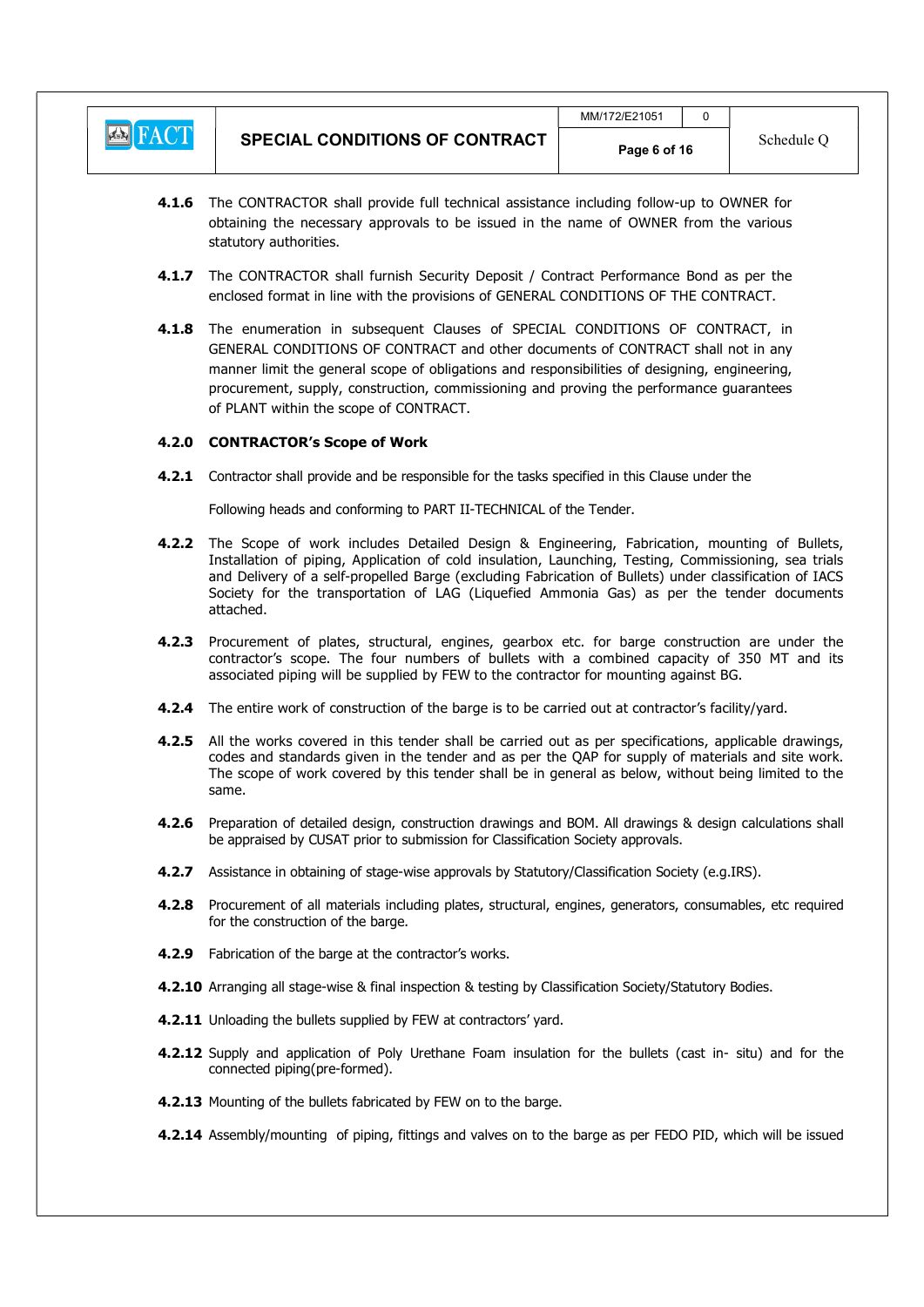|                                | MM/172/E21051 |            |
|--------------------------------|---------------|------------|
| SPECIAL CONDITIONS OF CONTRACT | Page 7 of 16  | Schedule C |

at the time of placing work order. Piping, fittings and valves shall be supplied by FEW. However, the necessary site jointing of pipe sections shall be in the scope of the contractor. For all other pipes, fittings and valves, procurement and installation shall be under the contractors scope.

- 4.2.15 Launching, sea trials, commissioning and completion of the barge in all respects.
- 4.2.16 Conducting of all mandatory tests and trials including the inclining test to the satisfaction of the Classification Society, Statutory Bodies and submission of all necessary documentation as required by the Owner, Classification Society and Statutory Bodies.
- 4.2.17 Assistance in obtaining Class certification, Certificate of Entry, Certificate of Registration as per Inland Vessel Act and other necessary approvals for cargo specific classification after completing all fit-ups including mounting the Ammonia bullets, piping, instrumentation and insulation. FEDO/Builder shall provide the necessary technical assistance for the approval of bullets.
- 4.2.18 The barge shall be delivered/handed over at FACT, Kochi.
- 4.2.19 Assistance for first to and fro voyage (loaded & ballasted) of the delivered barge with designated cargo, i.e. Liquefied Ammonia, from the loading point either at Udyogamandal or Willingdon Island to FACT-CD and back. First to and fro voyage including fuel shall be arranged by the contractor.
- 4.2.20 Two weeks basic on board training in maintenance and operation shall be provided to FACT personnel.
- 4.2.21 Any other activity not specifically mentioned above but necessary for the successful completion of the project. Bidders shall list out any such activities envisaged in their offer.
- 4.2.22 Note: Inspection of the bullets shall be entrusted to the same agency responsible for the inspection and certification of the barge (an IACS approved society, e.g. IRS) to ensure smooth coordination.

#### 4.3.0 BARGE FABRICATION

**4.3.1 DESIGN** 

The Builder engaged the services of CUSAT for carrying out the basic design (General Arrangement & mid-ship section, sizing of scantlings, shipbuilding specification, etc) of the barge. Based on the basic design carried out by CUSAT, the GA & mid-ship section drawing of the proposed barge is attached. The Contractor shall carryout the detailed design of the barge; in-line with the basic design attached with this TPS. The GA & mid-ship sectional drawing, Shipbuilding Specification, Special Requirements of the Project, and other documents/drawings/Engineering Specifications attached along with this TPS shall be the technical basis for carrying out the detailed design of the barge.

- 4.3.2 Detailed design calculations / drawings required for class approvals shall be prepared by the Contractor and submitted to the Builder for review and submission to the Classification Society for approval. Documents listed under Vendor Data Requirements (document no. 3472-02-PS-003VDR) shall be furnished; as a minimum requirement. Design and detailing of supports for mounting bullets are included in the Contractor's scope.
- 4.3.3 Assistance in obtaining of Plan approvals by statutory/classification society(e.g. IRS). Fees for design/plan approvals by Classification Society shall be borne by FEW. Designs & drawings not in the purview of the Classification Society shall be submitted for review & approval to the Builder.

#### 4.4.0 PROCUREMENT

4.4.1 Procurement of all materials required for successful fabrication of barge shall be in the Contractor's scope. This shall include plates, structural, all machinery and electrical items such as main engines, auxiliary engines, propeller & rudder, electrical cables, lighting fixtures, switchboards, etc.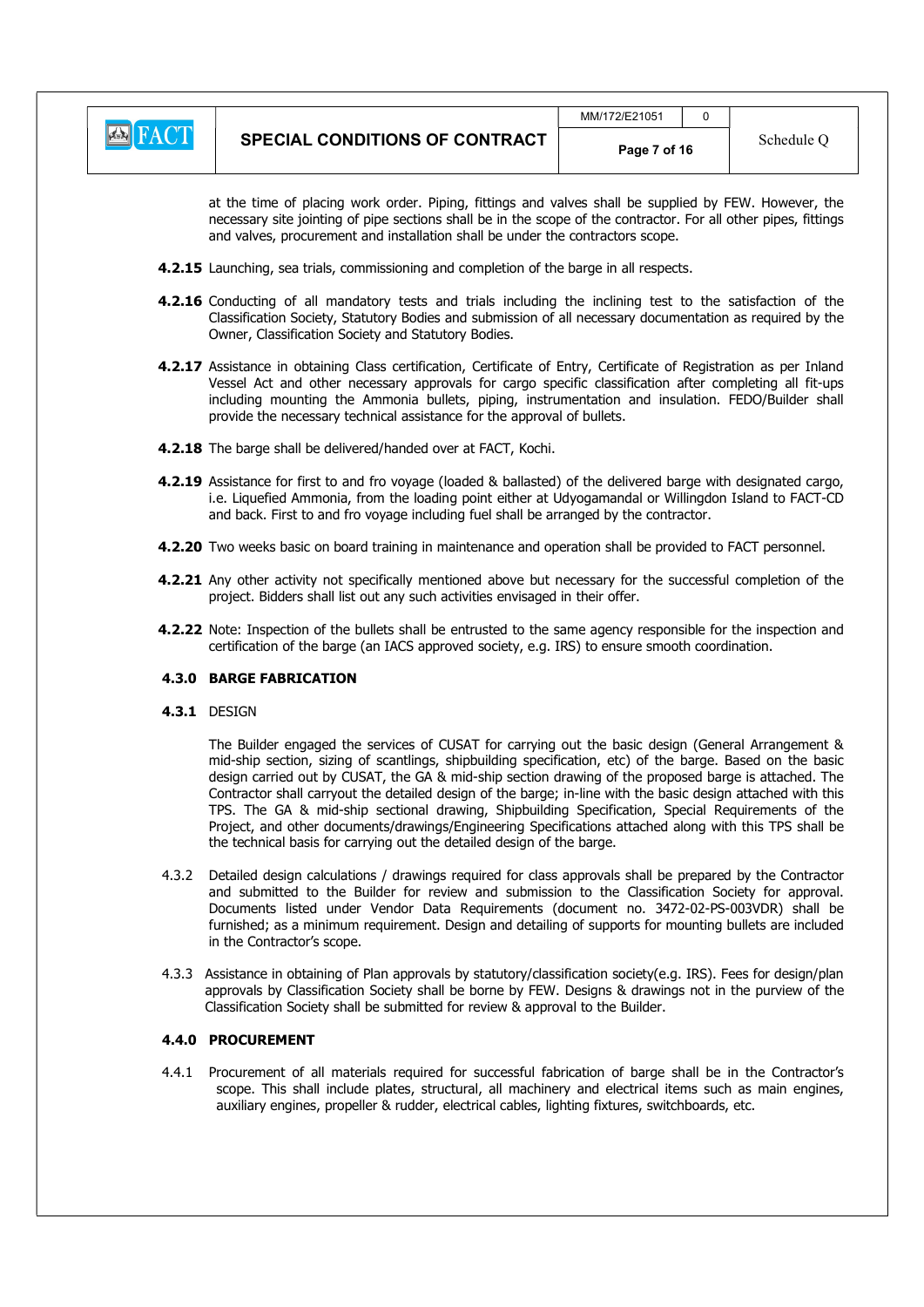|                |                                       | MM/172/E21051 |            |
|----------------|---------------------------------------|---------------|------------|
| <b>EN FACT</b> | <b>SPECIAL CONDITIONS OF CONTRACT</b> | Page 8 of 16  | Schedule C |

4.4.2 The Contractor shall arrange for all stage-wise & final inspections and testing of all materials and items, as required by the Classification Society rules. Fees for stage- wise/final inspection/approval of boughtout items by Classification Society shall be borne by FEW.

## 4.5.0 BARGE CONSTRUCTION

- 4.5.1 Construction of the barge shall be carried out by the Contractor at the Contractor's works. The contractor shall deploy required manpower (skilled, semi-skilled, unskilled, supervisory, etc) to build the barge.
- 4.5.2 The Contractor shall arrange for all stage-wise inspections and testing as required by the Classification Society rules. Fees for stage-wise/final inspection/approval during fabrication by Classification Society shall be borne by FEW.
- 4.6.0 MOUNTING OF BULLETS ONTO THE BARGE
- 4.6.1 The Contractor shall mount the bullets supplied by FEW, onto the barge. The bullet shall be fabricated and supplied by FEW. The contractor shall arrange for unloading the bullets at his site and loading the bullets after cold insulation for mounting onto the barge. Assembly of Piping components connected to the bullets shall be carried-out by the Contractor. Prefabricated pipe sections to the extent possible shall be fabricated and supplied by FEW. Any modification required during assembly shall be carried-out by the Contractor at site. Unloading the fabricated pipes at contractor's yard shall be in the scope of contractor.
- 4.6.2 The contractor shall arrange to store and preserve the free supply bullets and piping.
- 4.6.3 The contractor shall submit a Bank Guarantee (BG) equivalent to the monetary value(approximately 6 Crore)of the bullets, pre-fabricated pipes, valves etc. supplied by FEW. The actual amount will be informed to the contractor at the time of placing work order and the BG should be submitted prior to receiving the bullets by the contractor.
- 4.6.4 This Guarantee should be issued by a Nationalised Bank/ Scheduled Bank. FEW reserve its rights to reject the Bank Guarantee if the same is not in the specified format. The Bank Guarantee shall be valid till the date of completion of all works.
- 4.6.5 The format for Bank Guarantee shall be issued by FEW at the time of placement of order.
- 4.6.6 Fabrication and erection of all pipe supports and fasteners required for the pipes and fittings, as per the drawing shall be in the Contractor's scope.
- 4.7.0 Tentative details of the bullets are as follows: -

| $\bullet$ | Number of bullets per barge                     | 4 (four) nos.         |
|-----------|-------------------------------------------------|-----------------------|
| $\bullet$ | Operating/Design Pressure                       | 1.0 / 22.15Kg/cm2     |
|           | Operating/Design Temperature                    | $-33/550C$            |
|           | Material of Construction                        | SA 537 Cl. 1(LTCS)    |
|           | Outside diameter of the bare bullet             | 3464mm                |
| $\bullet$ | Overall length of the bare bullet               | 16425mm               |
|           | Thickness of external PUF*insulation            | $100 \text{ mm}$      |
|           | Outside diameter of the insulated bullet        | 3664 mm               |
|           | Overall length of the insulated bullet          | 16,625 mm             |
|           | Weight of empty bullet (insulation inclusive) : | 50,350kgs.(approx)    |
|           | Weight of loaded bullet                         | 1,47,000kgs. (approx) |
|           | PUF - Poly Urethane Foam<br>∗                   |                       |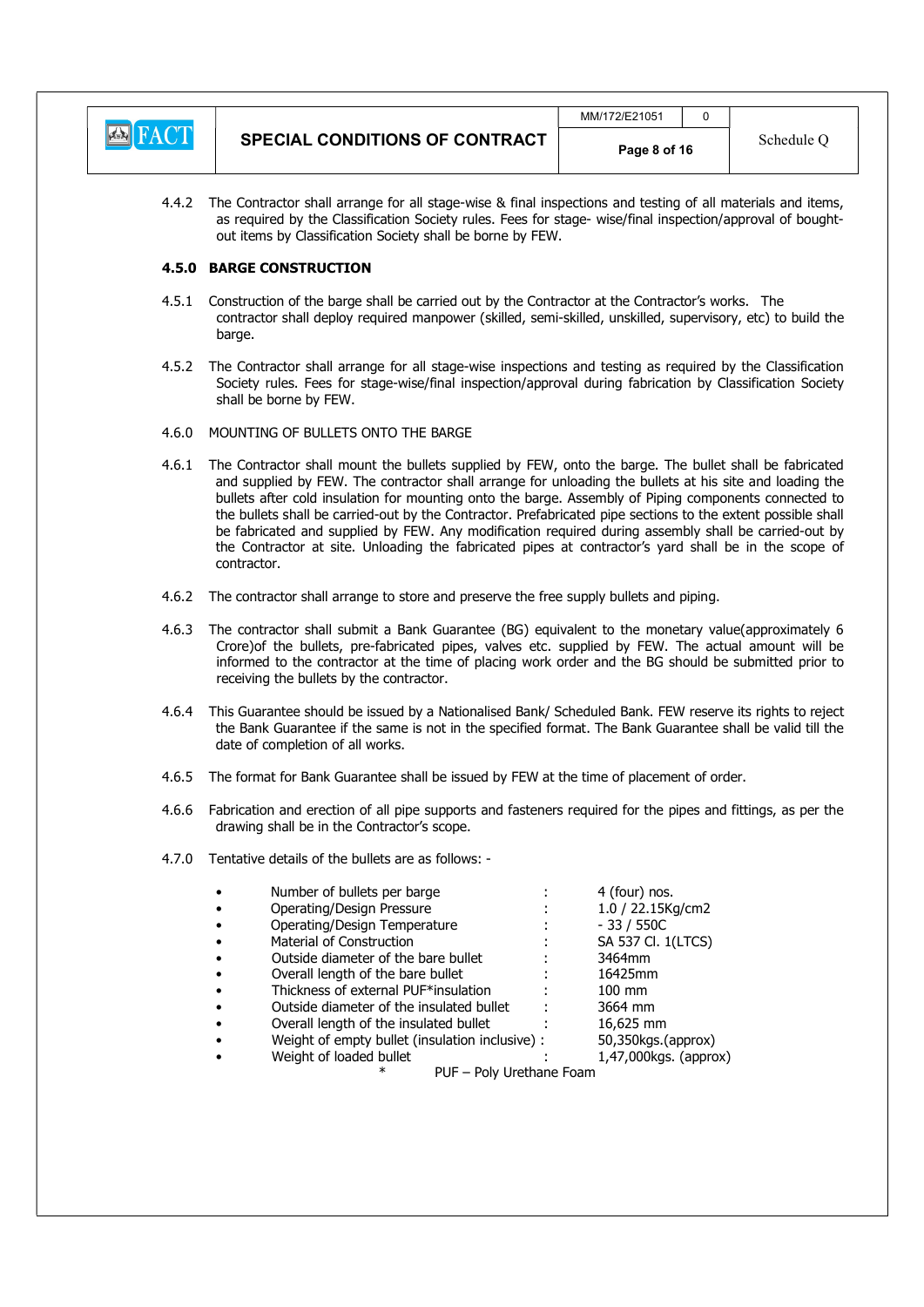

### 4.8.0 POLYURETHANE FOAM (PUF) INSULATION

- 4.8.1 In-situ PUF insulation of the bullets (4 nos.) and insulation of all piping connected to the bullets with preformed PUF sections is in the Contractor's scope.
- 4.8.2 Contractor shall engage sub-contractors approved by Owner/Builder for the supply & application of PUF insulation. List for sub-contractors (supply & application) approved by Owner/Builder is given in the "List of Makers" attached with the TPS
- 4.8.3 PUF insulation of the bullets shall be as per attached FEDO Engineering Specification for Cold Insulation (document no.02ES042/2010).
- 4.8.4 In-situ PUF insulation of the bullets shall be carried out after fitment of the bullets on to the barge.
- 4.8.5 Insulation of piping and valves using pre-formed sections of PUF and providing high density polyurethane cradles at supports, etc shall be carried out after assembly of piping to the bullets. Refer document "Supports for Cold Insulated Pipes – 15NB to 150NB" attached.
- 4.8.6 All insulation shall be subject to the stage-wise & final inspection and approval of Owner/Builder.

#### 5.0.0 INSPECTION &TESTING

- 5.1.0 The Contractor shall carry-out all inspection and testing as required by the Classification Society rules. Also refer to section Inspection, Tests and Trials of the Shipbuilding Specification (document no. 32472- 02-PS-003 SS) attached with the TPS.
- 5.2.0 For items / activities not under the purview of the Classification Society, inspection and tests as per good engineering practice shall be carried-out to the complete satisfaction of the Builder/Owner.
- 5.3.0 The overall workmanship of the barge shall be subject to the inspection and approval of Builder/Owner.

### 6.0.0 ASSISTANCE IN OBTAINING CLASS APPROVALS

- 6.1.0 The Contractor shall provide all necessary assistance in obtaining Class Certification, Certificate of Entry, Certificate of Registration as per Kerala Inland Vessel Act and other necessary approvals for cargo specific classification after completing all fit-ups including mounting the Ammonia bullets, piping, instrumentation and insulation. Fees for all Statutory approvals shall be borne by the Builder(FEW).
- 6.2.0 FEDO/Builder shall provide the necessary technical assistance for the approval of Bullets.

#### 7.0.0 LIST OF MAKERS

- 7.1.0 Refer Doc. No. 32472-02-PS-003 LM for the list of Makers approved by the Owner/Builder for major bought-out items including paints and PUF(supply & application) Insulation. Procurement of bought-out items from Makers not included in the above-mentioned list shall be subject to approval by Owner/Builder.
- 7.2.0 For items not listed in the above document, Contractor shall submit a list of Makers with their credentials for the Owner/Builder's review &approval.
- 7.3.0 In case the Contractor wishes to engage a sub-contractor for carrying out a specific work, the same shall be subject to the approval of Owner/Builder.

### 8.0.0 DOCUMENTATION

8.1.0 Bidders shall furnish the following along with his offer. (Technical bid) without which his offer shall not be considered for further evaluation.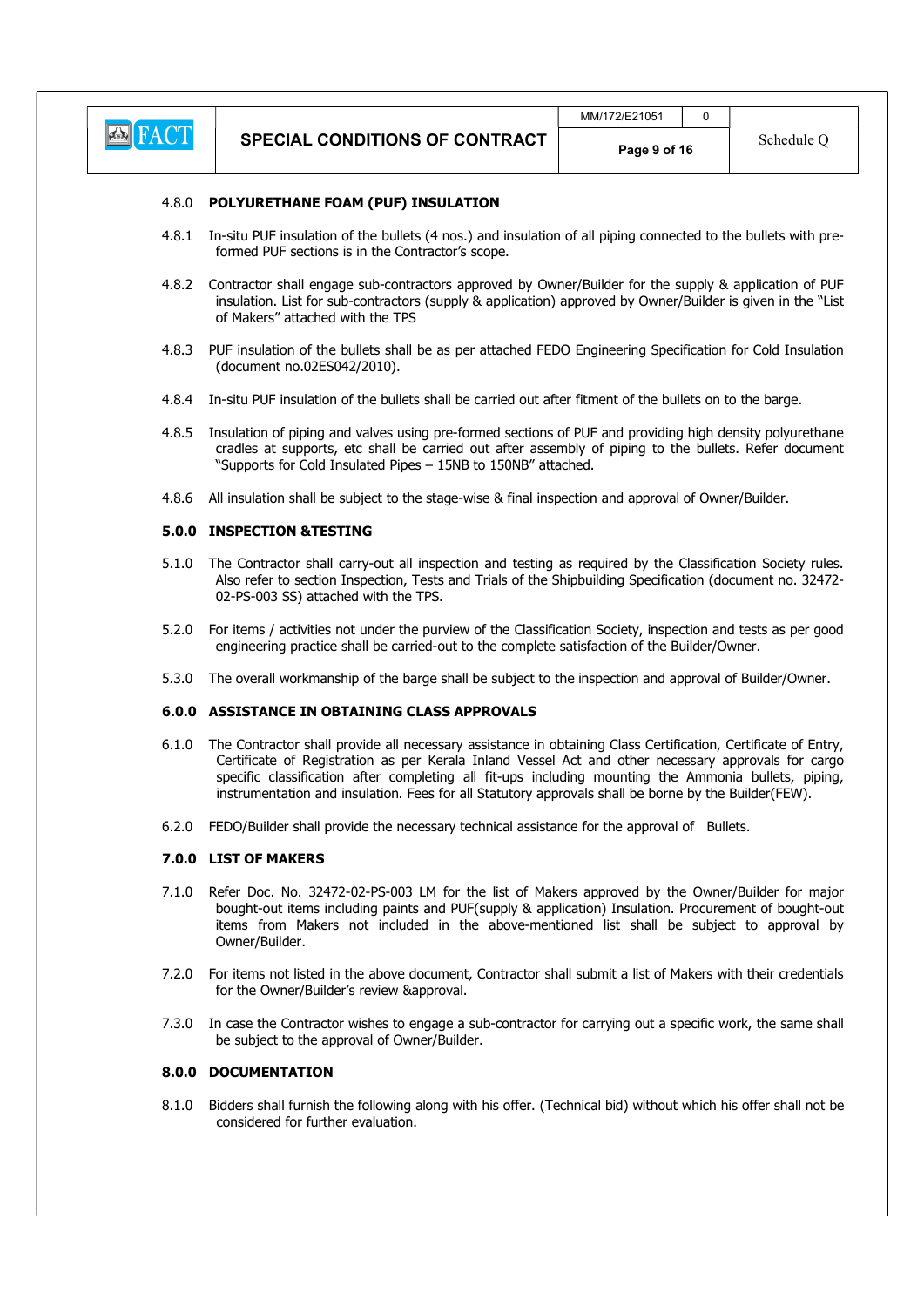

- 8.2.0 Documents required to be submitted along with the offer as per tender.
- 8.3.0 Duly filled Check List .

### 9.0.0 TIME OF COMPLETION

- 9.1.0 The delivery of the barge shall be within 9 months from the date of issue of work-to-proceed notice/ 2 months from the date of receipt of bullets and its associated piping at contractor's yard, whichever is later. A time schedule and resource schedule shall be submitted along with the technical bid. The contractor shall submit a PERT chart and BAR chart for the same. Time overrun and cost overrun shall not be allowed.
- 9.2.0 The time schedule for completion and delivery of the finished goods shall be as agreed in the delivery schedule. This schedule shall be strictly adhered to.
- 9.3.0 The job will need to be arranged simultaneously on several work fronts in order to meet the completion schedule. Prior to the commencement of work, the contractor shall discuss with FEW on the sequence of activities and prepare a detailed program to achieve the completion of work as per the schedule and execute the job accordingly for timely completion of the total job.
- 9.4.0 In case of delay in completion of the work or if the work is not satisfactory both in the terms of quality and quantity at any stage , FEW reserve its right to terminate the contract and to make alternative arrangements to execute the work at the sole risk and cost of the contractor.

#### 10.0.0 SECURITY DEPOSIT

- 10.1.0 Within 15 days of the receipt of the order, the contractor shall remit security deposit of a sum calculated as 10% of the Work order value towards security for due and faithful performance of the Contractor.
- 10.2.0 The Security Deposit shall be remitted as Demand Draft drawn in favor of Fertilisers and Chemicals Travancore Ltd and payable at Udyogamandal, Kerala State, or in the form of an unconditional and irrevocable Bank Guarantee, as per the Format attached.
- 10.3.0 The Security Deposit submitted shall be extended as Performance Bank Guarantee-PBG (10 % of work order value)valid until the guarantee period with an additional claim period of six months.

#### 11.0.0 GOVERNMENT CLEARANCES, PERMITS AND CERTIFICATES

- 11.1.1 CONTRACTOR shall procure at its expenses, all necessary APPLICABLE PERMITS, certificates and licenses required by virtue of all APPLICABLE LAWS, regulations, ordinances and other rules in effect at the place where any of WORK is to be performed, and CONTRACTOR shall further hold OWNER/FEDO harmless from liability or penalty which might be imposed by reason of any asserted or established violation of such laws, regulations, ordinances or other rules.
- 11.1.2 CONTRACTOR shall furnish necessary data/specifications/drawings etc. of EQUIPMENT likely to be imported to OWNER for obtaining import licence / necessary Government Clearances, for the same immediately on receipt of CONTRACT any way within 1 month of CONTRACT date. CONTRACTOR shall also furnish necessary technical information, data, drawing, etc. as and when required to OWNER/FEDO for submission to Government/Statutory Agencies.
- 11.1.3 CONTRACTOR shall be responsible in getting concessionary customs duty through Project Imports/Deemed Exports etc. If concessionary customs duty is availed, the benefit shall be passed on to FACT. Import documents shall also be furnished.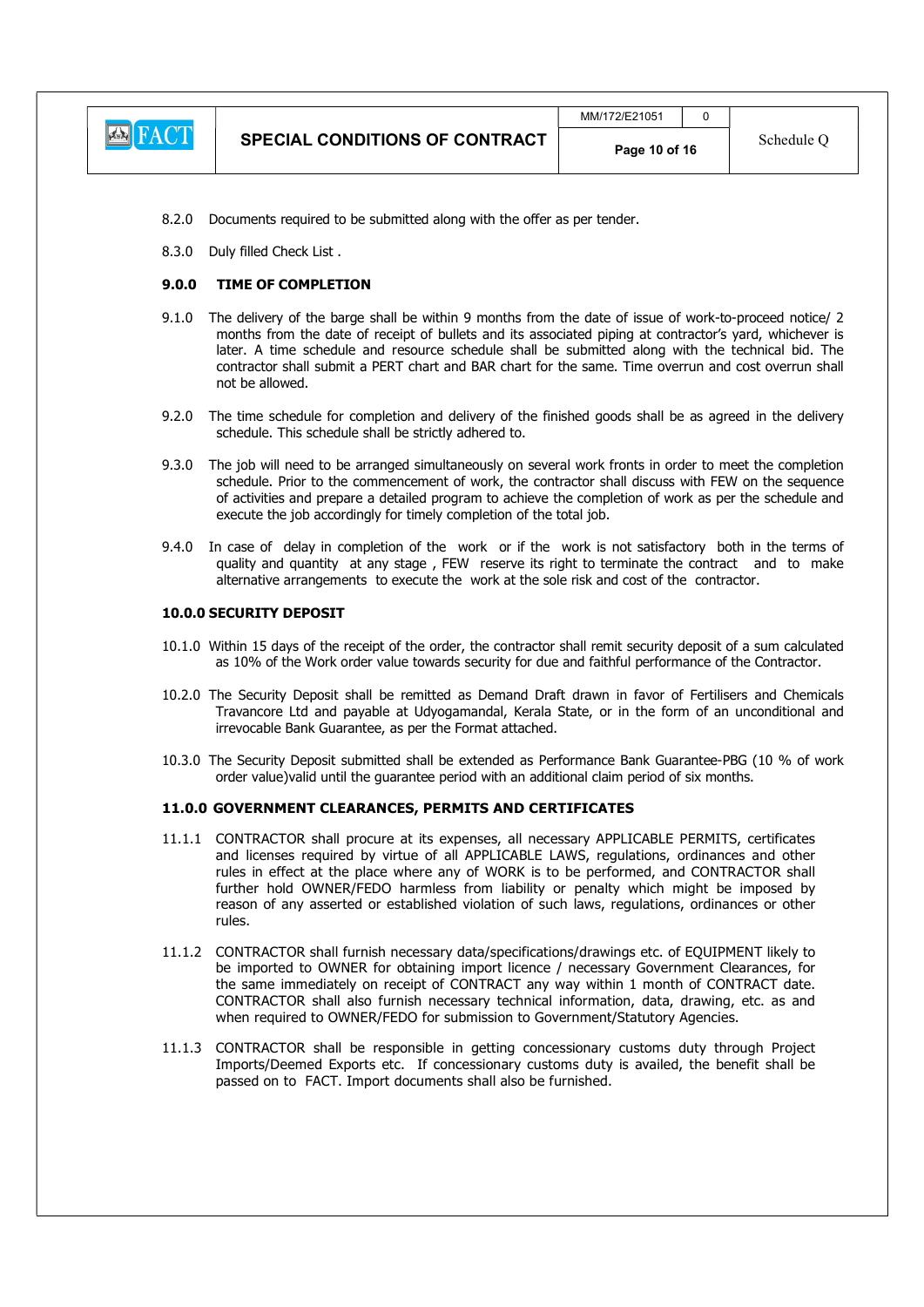

### 12.0.0 CHANGES IN WORK/CHANGE ORDER

- 12.1.0 OWNER/FEDO shall have the right to request in writing changes in WORK within the scope of CONTRACT. When the request for a change in WORK by OWNER/FEDO has been agreed and complied by CONTRACTOR, CONTRACTOR's obligations under CONTRACT shall remain unaffected unless otherwise agreed.
- 12.2.0 On each request for a CHANGE IN WORK, CONTRACTOR shall promptly inform OWNER in writing whether this request will fall within the provision of CONTRACT. If this request does not fall under the provision of CONTRACT and CONTRACTOR has to incur additional expenses, then CONTRACTOR shall promptly submit a cost estimates, and terms of payment for making the requested change in WORK together with the details of any variation required to be made to any of CONTRACTOR's or OWNER's obligations and/or guarantees.
- 12.3.0 If in CONTRACTOR's opinion fulfilment of any of its obligations under CONTRACT would be jeopardised by a CHANGE IN WORK requested by OWNER, then CONTRACTOR shall explain in writing to OWNER the reasons for not accepting these changes within thirty (30) days of receipt of OWNER's written request.
- 12.4.0 OWNER and CONTRACTOR shall agree upon the basis and terms of the CHANGE IN WORK in writing.
- 12.5.0 It is understood that no change shall become effective and no change will alter the scope of WORK until all of the matters referred to in this Clause 12 have been mutually agreed upon in writing by OWNER and CONTRACTOR.
- 12.6.0 It is agreed by both parties that the following changes shall not be considered a CHANGE IN WORK in the meaning in this Clause:
	- a) Minor changes requested by OWNER/FEDO and accepted by CONTRACTOR which do not involve any substantial additional cost or man-hour effort, and have no effect on contractual completion period, and/or
	- b) Changes in CONTRACTOR's WORK required on account of CONTRACTOR not having included any item of EQUIPMENT or WORK which, in the opinion of OWNER / CONTRACTOR is necessary for the normal, safe and continuous operation of PLANT.
	- C) Any change necessitated due to requirements of prevalent laws in India.

# 13.0.0 TRAINING OF OWNER'S PERSONNEL

The CONTRACTOR shall provide facilities, for Training of OWNER's personnel as per TPS.

# 14.0.0MODE OF CONTRACTING

- 14.1.0 Notwithstanding anything stated elsewhere in the CONTRACT documents, the CONTRACT is with single source responsibility.
- 14.2.0 The CONTRACT shall be in all respect being construed and governed in accordance with the Indian laws.
- 14.3.0 It is clearly understood that the total consideration for the CONTRACT has been broken up into various components only for the convenience of payment of advance under the CONTRACT and for the measurement of deviation or modification under the CONTRACT(s).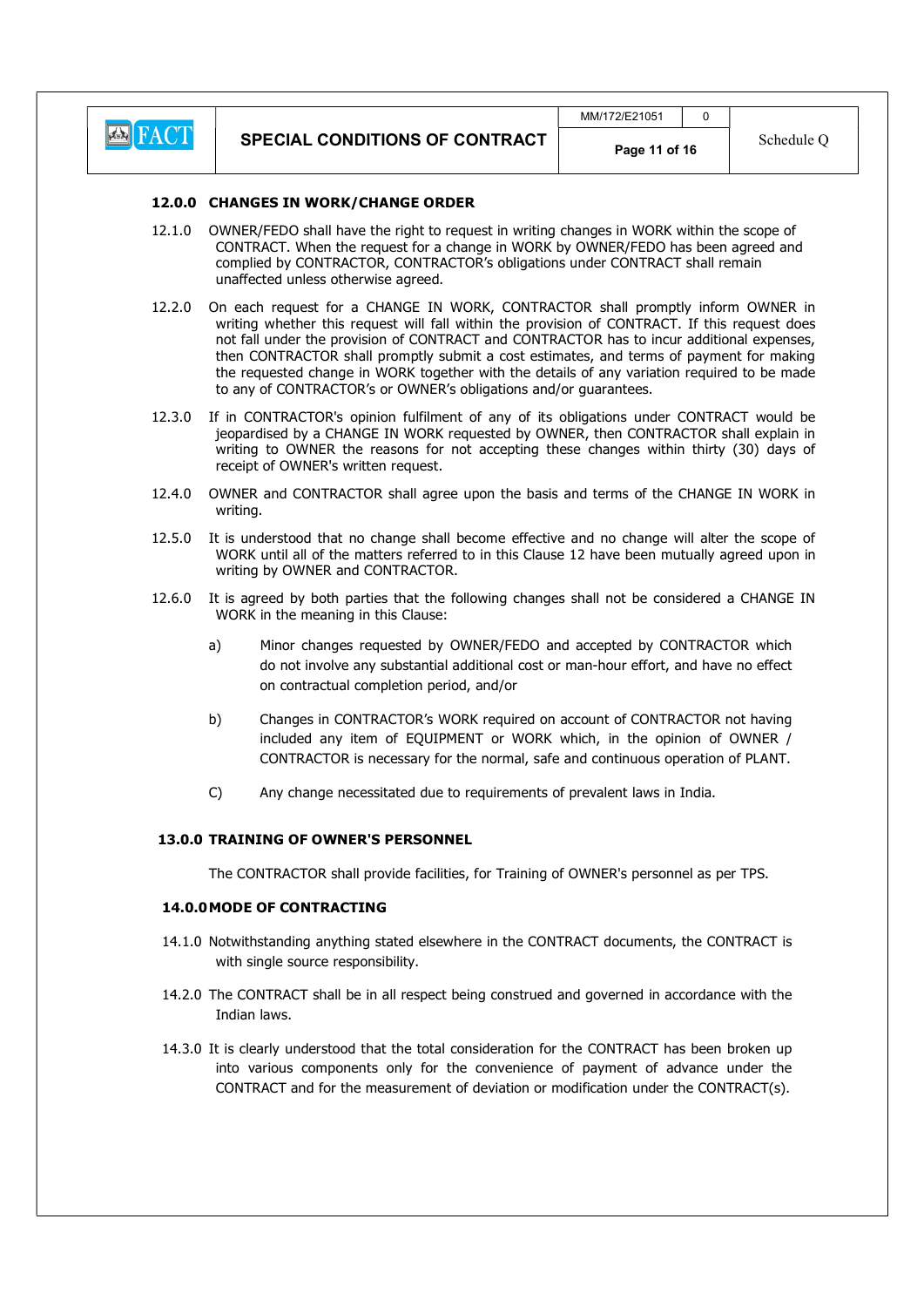

#### 15.0.0 TERMS OF PAYMENT

- 15.1.0 All stage wise payments shall be released only on submission of acceptable unconditional Bank Guarantee (BG) for an equivalent amount.
- 15.2.0 These Guarantee should be issued by a Nationalised Bank/ Scheduled Bank. FACT/FEW reserve its rights to reject the Bank Guarantee if the same is not in the specified format. The Bank Guarantee shall be valid till the date of handing over of barge to FACT/FEW (after successful conduct of the first to and fro voyage with Ammonia Cargo from its loading point either at Udyogamandal or Willingdon Island to FACT-CD and back to Udyogamandal or Willingdon Island).
- 15.3.0 The format for Bank Guarantee shall be issued by FEW at the time of placement of order.
- 15.4.0 Payment will be as follows: -

#### 15.4.1 -15(fifteen)% of contract value shall be released on

- i) Approval of design calculation and fabrication drawings of Barge by classification agency and after keel laying and
- ii) Procurement of plates and structural with necessary certification from classification agency.

#### 15.4.2 -25(twenty five)% of contract value shall be released on

- i) Completion of fabrication of hull and steel works of super structure with necessary certification from classification agency and
- ii) Arrival of major supply items at builder's yard with necessary certification from classification agency. The major supply includes Main engines, Gear box, Stern gear and Genset with control panel.

#### 15.4.3 -30(thirty)% of contract value shall be released on

- i) Completion of cold insulation of bullets and its associated piping and
- ii) Mounting and assembly of bullets in all respects including piping and instrumentation items and
- iii) Erection of main engines, gensets with control panels etc., gear box, stern gear, propeller and rudder stock, electrical systems, navigation and communication items, navigation lighting mast, bilge, fire and emergency pumps, statutory appliances etc. with necessary certification from classification agency.
- 15.4.4 Final 30(thirty)% of the contract value shall be released on delivery and acceptance of the barge, after successful conduct of the first to and fro voyage (loaded and ballast) with Ammonia Cargo from its loading point either at Udyogamandal or Willingdon Island to FACT-CD and back to Udyogamandal or Willingdon Island. The contractor shall intimate the readiness to undertake the maiden voyage with designated cargo and the conduct of the maiden voyage shall be carried out within 15 days by FEW/FACT with the assistance of the contractor.
- 15.5.0 Interim payments will be made against running bills as per the above schedule, after deduction on following accounts/TDS:
	- a) Income tax / GST at prevailing rate.
	- b) Any other amount due from contractor to owner.
- 15.6.0 Contractor shall make all claims in the standard printed bill form prescribed by FACT and claims shall be serially numbered. Claims for part payments shall not be more frequent than once a month.
- 15.7.0 Settlement of all accounts including recovery of cost of departmental materials and hire charges if any, Price Reduction if any and any other amount due from contractor also shall be completed along with final documentation before the release of final payment.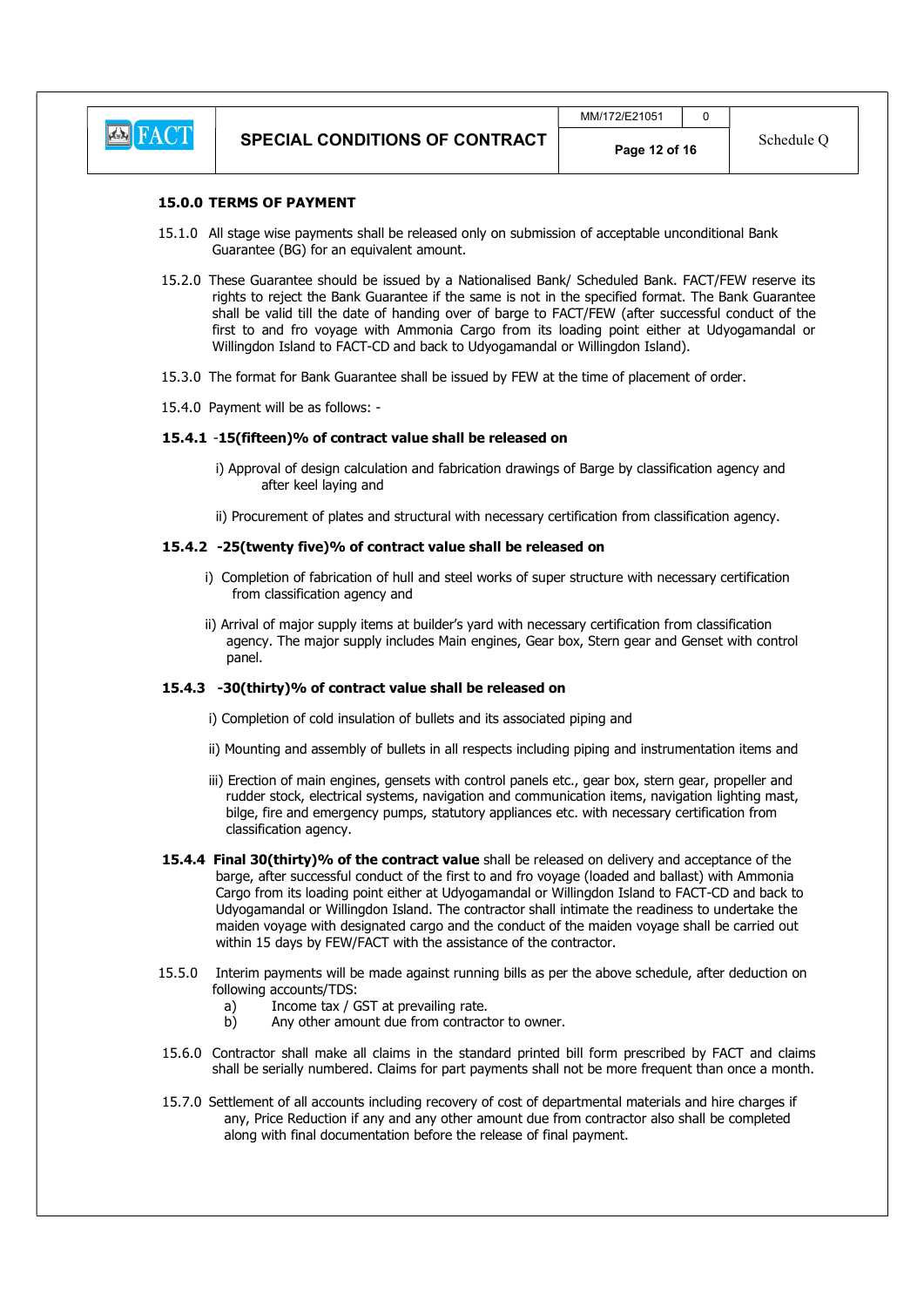

### 16.0.0 MOBILISATION ADVANCE

### 16.1.0 No mobilisation advance will be paid.

# 17.0.0 BILLING SCHEDULE

- 17.1.0 The CONTRACTOR shall provide a billing schedule based on agreed payment terms within 30 days from the effective date of CONTRACT for APPROVAL by the OWNER/FEDO.
- 17.2.0 Payment of running bills shall be made as per Schedule-G of GCC.

### 18.0.0 LIABILITY FOR DEFECTS

 If at any time before the FINAL ACCEPTANCE or during the DEFECTS LIABILITY PERIOD stated below, the PROJECT MANAGER:

- (a) Decides that any matter is a DEFECT; and
- (b) as soon as reasonably practicable gives to the CONTRACTOR notice of the particulars of the DEFECT. The CONTRACTOR shall as soon as reasonably predictable time make good the DEFECTS so notified and the OWNER shall so far as may be necessary place the PLANT at the CONTRACTOR's disposal for this purpose. The CONTRACTOR shall, if so required by the PROJECT MANAGER, submit his proposals for making good any DEFECT to the PROJECT MANAGER for his approval.
- 18.1.0 Subject to clauses 18.5.0, the DEFECTS LIABILITY PERIOD shall be a period of 12 months from the date of FINAL ACCEPTANCE.
- 18.2.0 If any DEFECT arises from any breach or otherwise of the contract terms, the CONTRACTOR shall bear his own cost of making good the DEFECT. In the case of any other matter made good by the CONTRACTOR, the work done by the CONTRACTOR shall be the subject of CHANGE ORDER.
- 18.3.0 The sustained load test is to be carried out before the performance guarantee test. The performance guarantees are demonstrated only through the performance tests carried out before the achievement of the FINAL ACCEPTANCE CERTIFICATE.

CONTRACTOR shall be available to carry out further test(s) on the repaired/replaced item during the DEFECT LIABILITY PERIOD having the sole purpose to verify that said item is capable of working in compliance with contractual requirements. Such test(s) shall not be intended as a repetition of the performance tests already performed.

If DEFECT is made good after the issue of a FINAL ACCEPTANCE CERTIFICATE the PROJECT MANAGER may require the CONTRACTOR to repeat any appropriate performance test for the purpose of establishing that the DEFECT has been made good. The CONTRACTOR shall be responsible for the cost of any repeat inspection or test in the event of an inspection or test failure.

18.4.0 If in the course of making good any DEFECT which arises during the DEFECTS LIABILITIES PERIOD and CONTRACTOR repairs, replaces or renew any part of the PLANT, this Clause 18 shall apply to the repair or to that part of the PLANT so replaced or renewed and shall further apply until the expiry of a period of 12 months from the date of such repair, replacement or renewal (the extended DEFECTS LIABILITY PERIOD).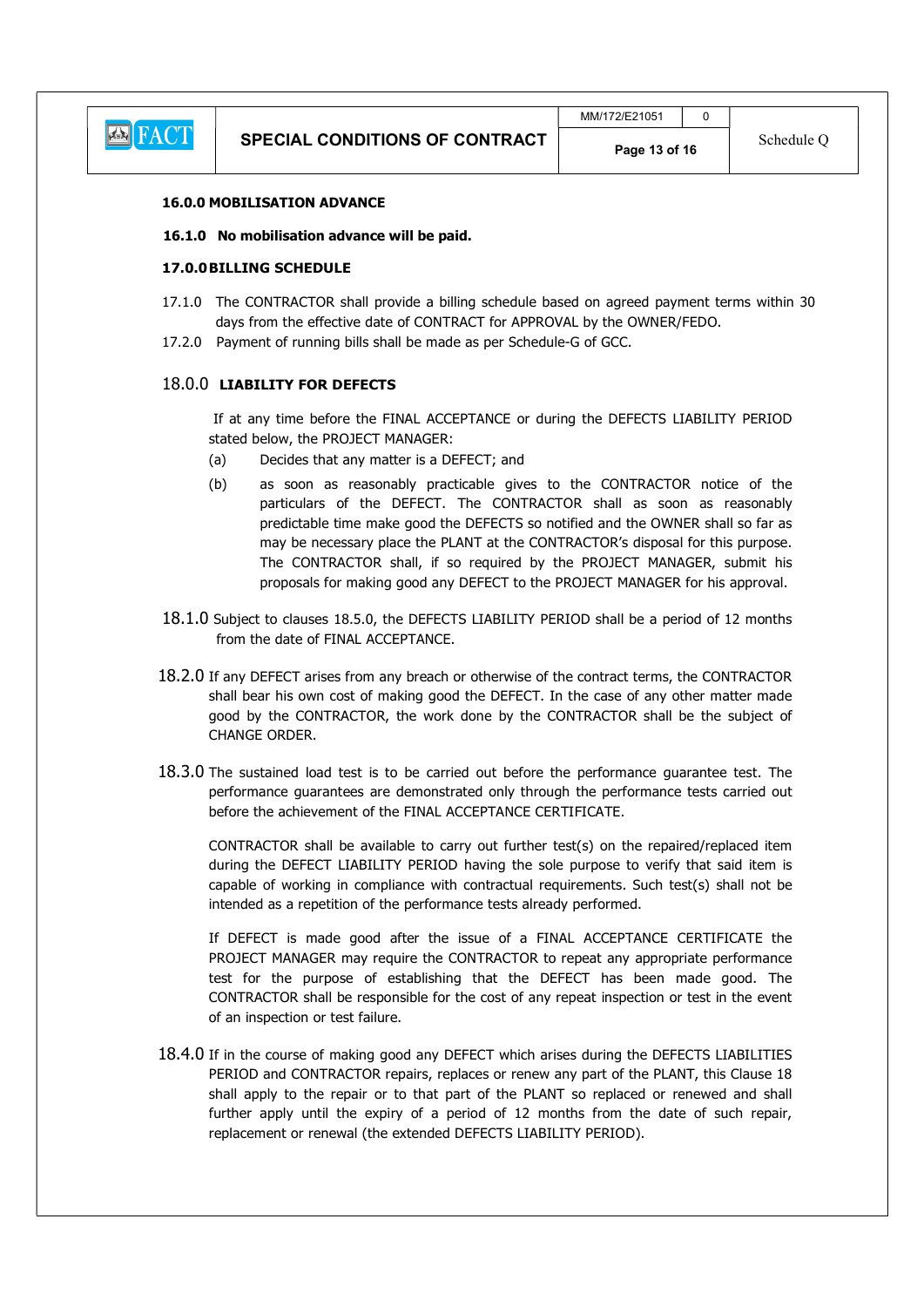

- 18.5.0 If the CONTRACTOR does not make good any DEFECT, within a reasonable time, as assessed by owner / consultant, which he is liable to make good under Sub-Clause 18.1.0 then the OWNER/FEDO may, in addition to any other remedies or relief available to him under the CONTRACT, proceed to do the work, provided that the OWNER/FEDO gives at least fourteen DAYS notice of his intention.
- 18.6.0 If the OWNER reasonably requires that any DEFECT notified to the CONTRACTOR under Sub- clause 18.1.0 which arises during the DEFECT LIABILITY PERIOD be made good urgently and the CONTRACTOR is unable or refuses to comply within a reasonable time, the OWNER may, in addition to any other remedies or relief available to him under the CONTRACT, proceed to do the work in such a manner as the PROJECT MANAGER may decide, including the employment of a third party.
- 18.7.0 If the OWNER has made good a DEFECT in accordance with Sub-clause 18.5.0 or 18.6.0, the CONTRACTOR shall reimburse the OWNER his reasonable cost of so doing provided that the OWNER gives a notice to the CONTRACTOR of his intention and submits a claim supported by DOCUMENTS. The PROJECT MANAGER and the CONTRACTOR may agree the amount to be paid by the CONTRACTOR, or in the absence of agreement the PROJECT MANAGER shall decide such amount as may be reasonable. Such amount shall be:
	- a) Deducted from any money that would otherwise be payable under the CONTRACT; or
	- b) paid by the CONTRACTOR to the OWNER
- 18.8.0 If the BARGE cannot be used because of a DEFECT to which this Clause 18 applies, the DEFECTS LIABILITY PERIOD, or if applicable the extended DEFECTS LIABILITY PERIOD, shall be extended by a period equal to the period during which it cannot be used. Similarly the DEFECTS LIABILITY PERIOD, or if applicable the extended DEFECTS LIABILITY PERIOD shall be extended by any period wherein the BARGE cannot be used by reason of the CONTRACTOR putting the BARGE into such condition that it passes any relevant performance test or attempting to do so.

# 19.0.0 PRICE REDUCTION FOR DELAY

- 19.1.0 Time is the essence of contract.
- 19.1.1 Article 31.2 of GCC is not applicable.
- 19.1.2 Price Reduction for Delay will become applicable for the WORK beyond the scheduled time of completion. CONTRACTOR will have to pay to the OWNER by way of price reduction for delay and not as penalty, an amount equal to  $1/2\%$  of the total contracted price of the work order so delayed for each week OR part there of such delay in work completion subject to a maximum of 10 % of such price.

# 20.0.0 INCENTIVE FOR EARLY COMPLETION :

# NOT APPLICABLE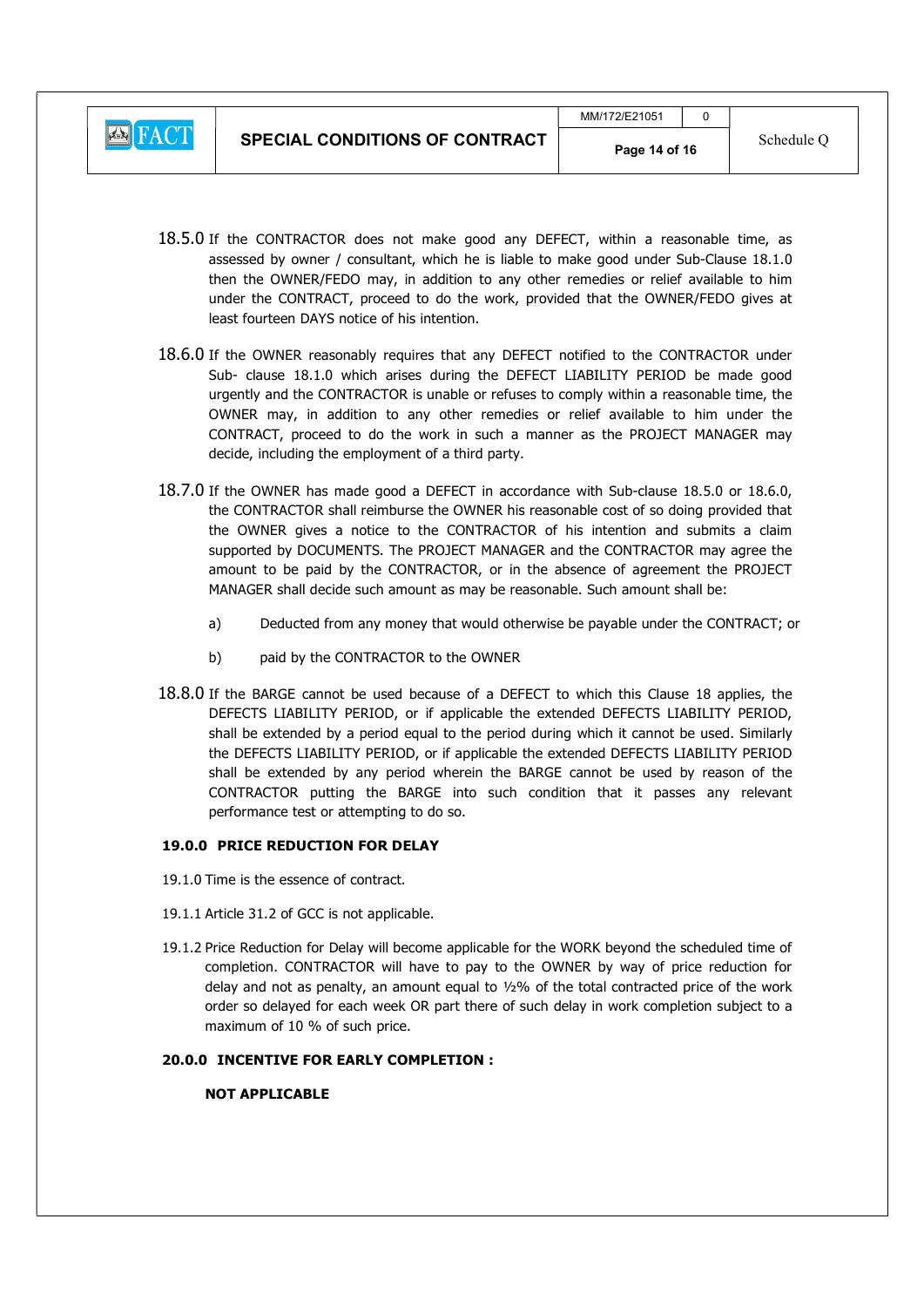# 21.0.0 GOVERNMENT OF INDIA NOT LIABLE

 It is expressly understood and agreed by and between the CONTRACTOR and the OWNER that the OWNER is entering to this agreement solely on its own behalf and not on behalf of any other person or entity. In particular, it is expressly understood and agreed that the Government of India is not a party to this agreement and has no liabilities, obligations or rights there under. It is expressly understood and agreed that the OWNER is an independent legal entity with power and authority to enter into contracts, solely on its own behalf under the applicable Laws of India and General Principles of Contract. The CONTRACTOR expressly agrees, acknowledges and understands that the OWNER is not an agent, representative or delegate of Government of India. It is further understood and agreed that the Government of India is not liable for any acts, omissions, commissions, breaches or other wrongs arising out of the CONTRACT. Accordingly, CONTRACTOR hereby expressly waives, releases and forgoes any and all actions or claims, including cross claims or counter claims against the Government of India arising out of this CONTRACT and covenants not to sue the Government of India on any matter, claim and cause of action or thing whatsoever arising of or under this CONTRACT.

# 22.0.0 SETTLEMENT OF DISPUTES AND ARBITRATION

22.1.0 If the Contractor is not a Central Public Sector Enterprise/Central Government Department:

 If any dispute arises out of or relating to or in connection with this CONTRACT, between the CONTRACTOR and the OWNER/FACT, the same shall be amicably settled through mutual discussions, failing which, the unresolved dispute(s) shall be referred to arbitration in accordance with the provisions of the Arbitration and Conciliation Act, 1996, as amended from time to time. The number of Arbitrator shall be one. The venue of the Arbitration shall be at Ernakulam and the proceedings shall be in ENGLISH.

22.2.0 If the CONTRACTOR is a Central Public Sector Enterprise or Central Government Department:

 In the event of any dispute or difference relating to the interpretation and application of the provisions of this contract(s) between Central Public Enterprises (CPSEs)/Port Trusts interse and also between CPSEs and government departments / Organizations (excluding disputes concerning Railways, Income Tax, Customs & Excise Departments), such dispute/ difference shall be taken up by either Party for resolution through AMRCD as mentioned in DPE OM No. 4(1)2013-DPE(GM)/FTS-1835 dated 22.05.2018."

22.3.0 Any legal proceedings relating to or in connection with this CONTRACT shall be limited to the exclusive jurisdiction of the High Court of Kerala.

# 23.0.0 CONCESSIONAL RATE OF CUSTOMS DUTY:-

23.1.0 Being a project for setting up of a new fertilizer plant, owner is entitled to Customs Duty Concession at 5% as per Notification issued by Department of Revenue, Ministry of Finance, in exercise of powers conferred by Sub Section 1, Section 25 of the Customs Act 1962 and subsection 12 of section 3 of Customs Tariff Act 1975. It is the responsibility of the contractor to make necessary arrangement, support, assistance to avail the said Customs Duty concession and pass the benefit to the owner in all imported goods / items on which